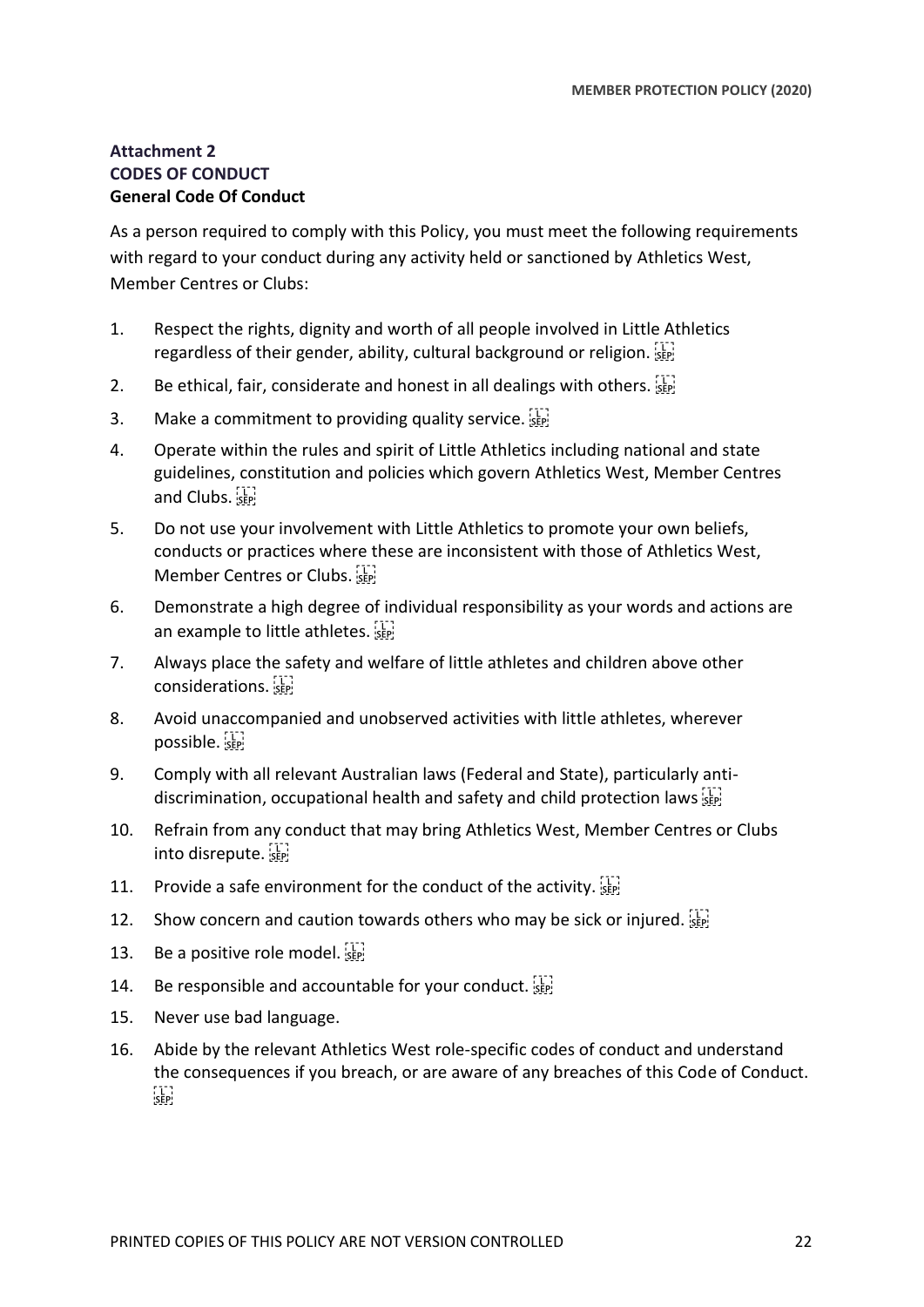## **Administrator Code Of Conduct**

In addition to the Athletics West General Codes of Conduct, you must meet the following requirements with regard to your conduct during any activity held by or under the auspices of Athletics West, Member Centres or Clubs in your role as an administrator:

- 1. Be fair, considerate and honest in all dealings with others.
- 2. Be professional in, and accept responsibility for your actions. Your language, presentation, manners and punctuality should reflect high standards. Bad language is not to be used at any time.
- 3. Resolve conflicts fairly and promptly through established procedures.
- 4. Maintain strict impartiality.
- 5. Be aware of and comply with your legal responsibilities, including under antidiscrimination, child protection and occupational health and safety legislation.
- 6. Develop a positive Little Athletics environment by emphasising enjoyment and by providing appropriate development and competitive experiences. Remember little athletes participate for enjoyment. Play down the importance of rewards.
- 7. Involve all relevant stakeholders (players, coaches, officials, parents) in the planning, evaluation, leadership and decision-making related to Little Athletics programs and events.
- 8. Ensure activities, equipment and facilities are safe and appropriate to the ability level of participating little athletes. Activities, rules, equipment, length of activities and training schedules should take into consideration the age, ability and maturity level of the little athletes.
- 9. Ensure that everyone (administrators, coaches, players, officials, parents, spectators and sponsors) emphasise fair play in Little Athletics activities.
- 10. Where appropriate, distribute the Codes of Conduct to coaches, little athletes, officials, parents and spectators.
- 11. Ensure equal opportunities for participation in athletics are made available to all children within the defined age groups, regardless of ability, size, shape, sex, disability or ethnic origin.
- 12. Ensure adequate supervision is provided by coaches and officials capable of developing appropriate positive behaviour and skill technique related to the activity.
- 13. Remember little athletes participate for enjoyment and play down the importance of rewards.
- 14. Focus on the needs of the athletes rather than the enjoyment of the spectators.
- 15. Avoid allowing programmes to become primarily spectator entertainment.
- 16. Provide clinics aimed at improving the standards of coaching and officiating, with an emphasis on appropriate behaviour and skill technique.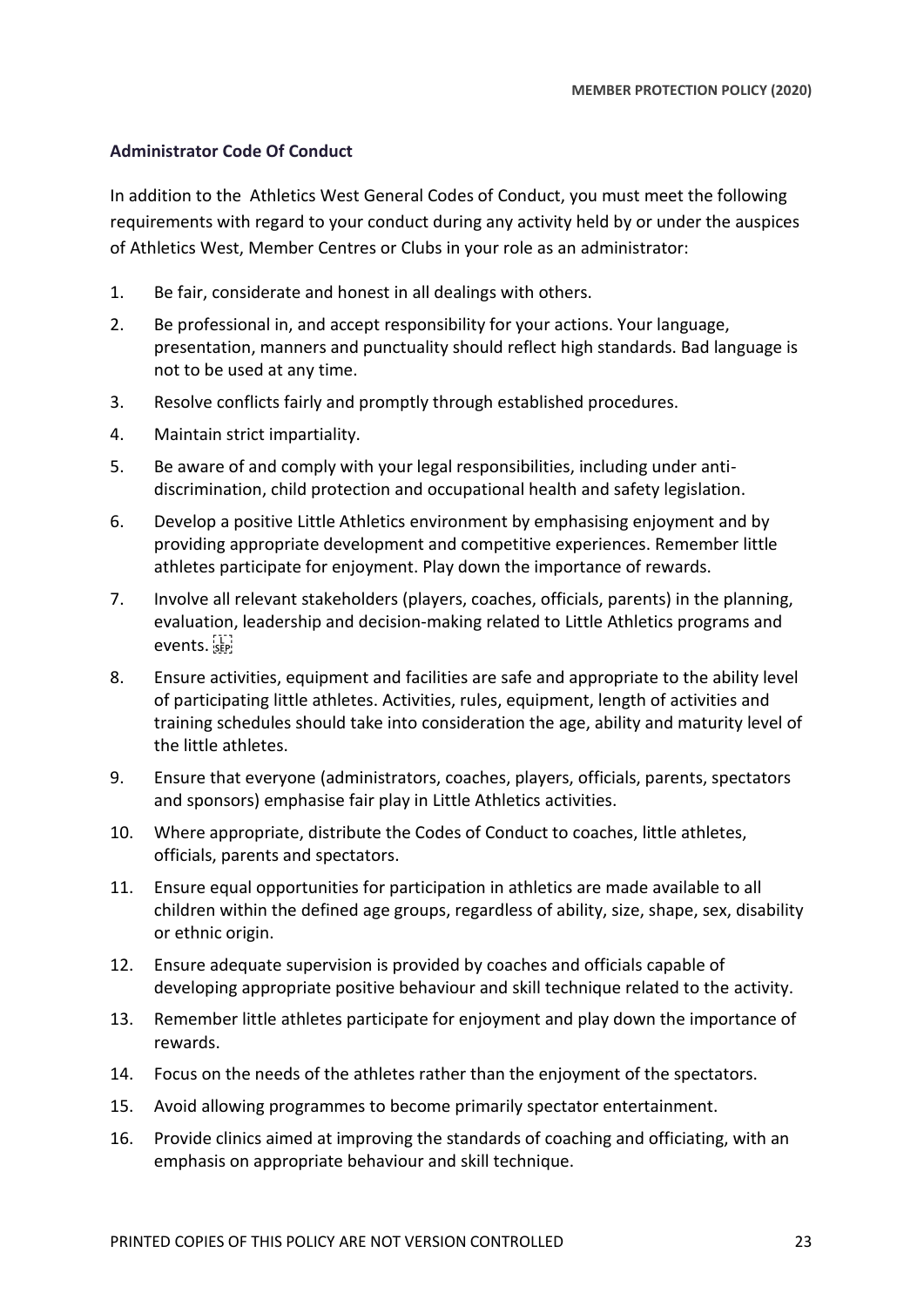- 17. Never use bad language.
- 18. Assist with the development of Administrators.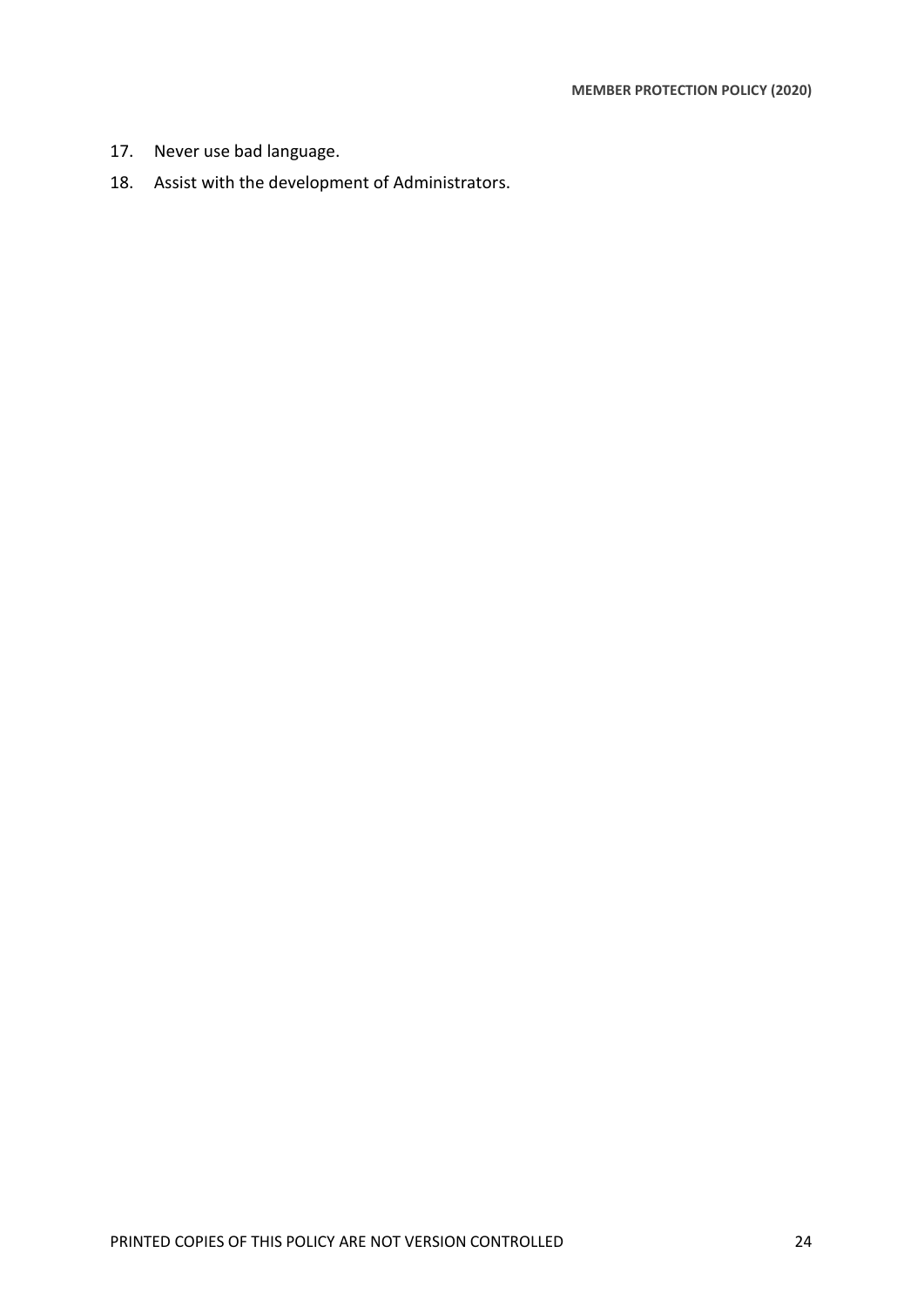## **Coaches Code Of Conduct**

In addition to Athletics West General Codes of Conduct, you must meet the following requirements with regard to your conduct during any activity held by or under the auspices of Athletics West, Member Centres or Clubs in your role as a coach:

- 1. Operate within the rules and spirit of Little Athletics, promoting "fair play".
- 2. Develop a positive Little Athletics environment by emphasising enjoyment and by providing appropriate development and competitive experiences.
- 3. Support opportunities for participation in all aspects of Little Athletics.
- 4. Treat each person as an individual. Respect the rights and worth of every person regardless of their gender, ability, cultural background or religion.
- 5. Display control, courtesy and respect to all involved with Little Athletics.
- 6. Respect the decisions of officials, other coaches and administrators in the conduct of Little Athletics programs and competitions.
- 7. Wherever practical, avoid unaccompanied and unobserved one-on-one activity when in a supervisory capacity or where a power imbalance exists with little athletes.
- 8. Ensure activities, equipment and facilities are safe and appropriate to the ability level of participating little athletes. Activities, rules, equipment, length of activities and training schedules should take into consideration the age, ability and maturity level of the little athletes.
- 9. Act with integrity and objectivity, and accept responsibility for your decisions and actions.
- 10. Ensure your decisions and actions contribute to a safe environment. Place the safety and welfare of the little athletes above all else.
- 11. Ensure your decisions and actions contribute to an environment free of sexual harassment, bullying, discrimination or victimisation.
- 12. Any physical contact with little athletes should be appropriate to the situation and necessary for the little athletes' skill development.
- 13. Be honest and do not allow your qualifications/accreditation to be misrepresented.
- 14. Be reasonable in your demands on little athletes' time, energy and enthusiasm
- 15. Teach little athletes that the rules of the sport are mutual agreements which no one should evade or break.
- 16. Group athletes according to age and physical maturity whenever possible.
- 17. Avoid over-coaching the better performing athletes, all athletes deserve and need equal time.
- 18. Remember children participate for fun and enjoyment and winning is only part of their motivation.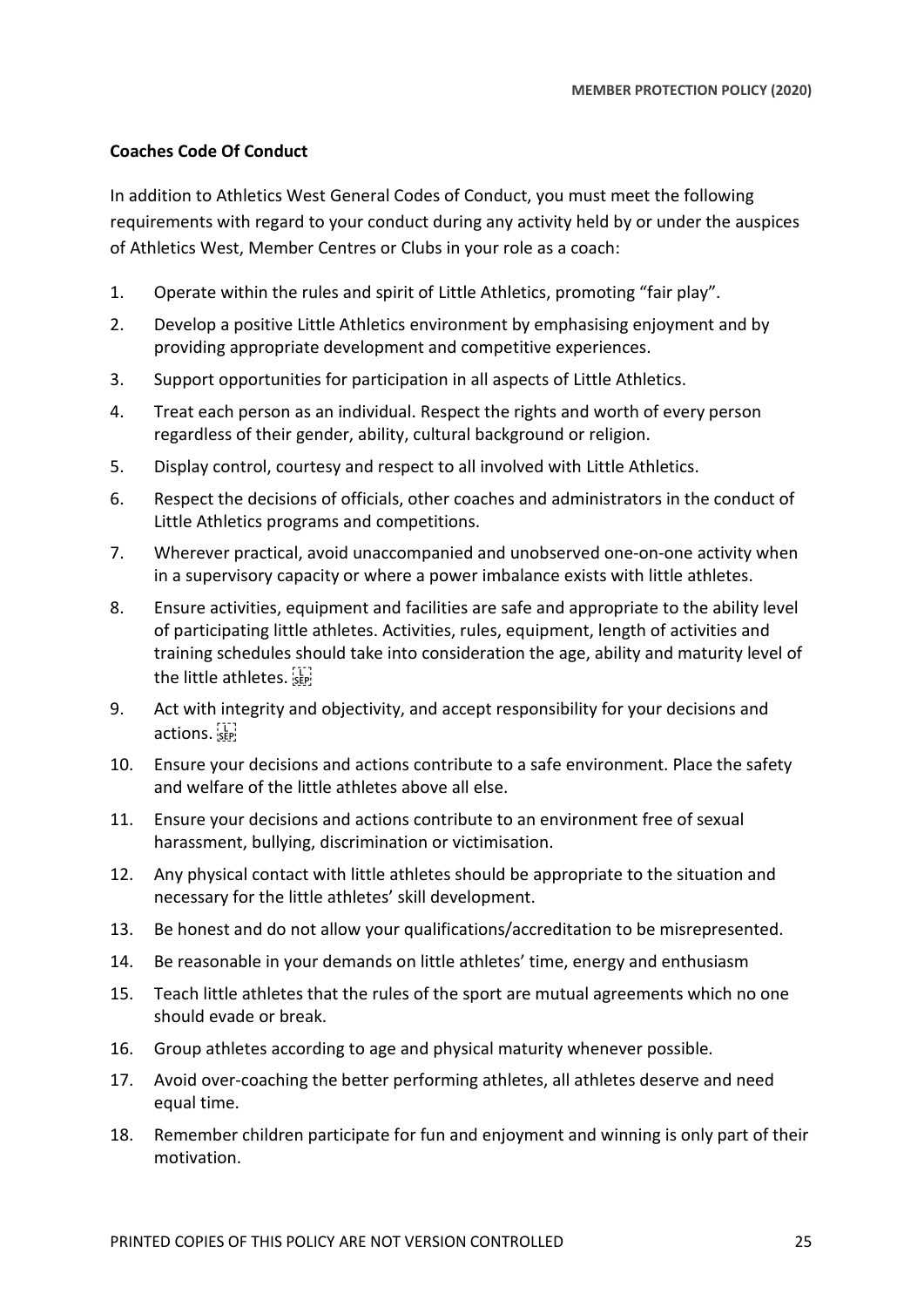- 19. Never ridicule, yell at or scold little athletes for making mistakes or losing an event.
- 20. Ensure equipment and facilities meet safety standards and are appropriate to the age and ability of the little athletes.
- 21. Develop little athletes to have a respect for the ability of other little athletes as well as for the judgement of officials and coaches.
- 22. Follow the advice of a physician when determining when an injured little athlete is ready to recommence training or competition.
- 23. Demonstrate appropriate social behaviour by not harassing athletes, other coaches or officials, smoking or being intoxicated at Little Athletics.
- 24. Make a personal commitment to keep yourself informed of sound coaching principles and the principles of growth and development of children.
- 25. Remember that athletes need a coach they can respect. Be generous with your praise when it is deserved for effort and skill. Set a good example, not only with your behaviour, but also with dress and equipment.
- 26. Never use bad language.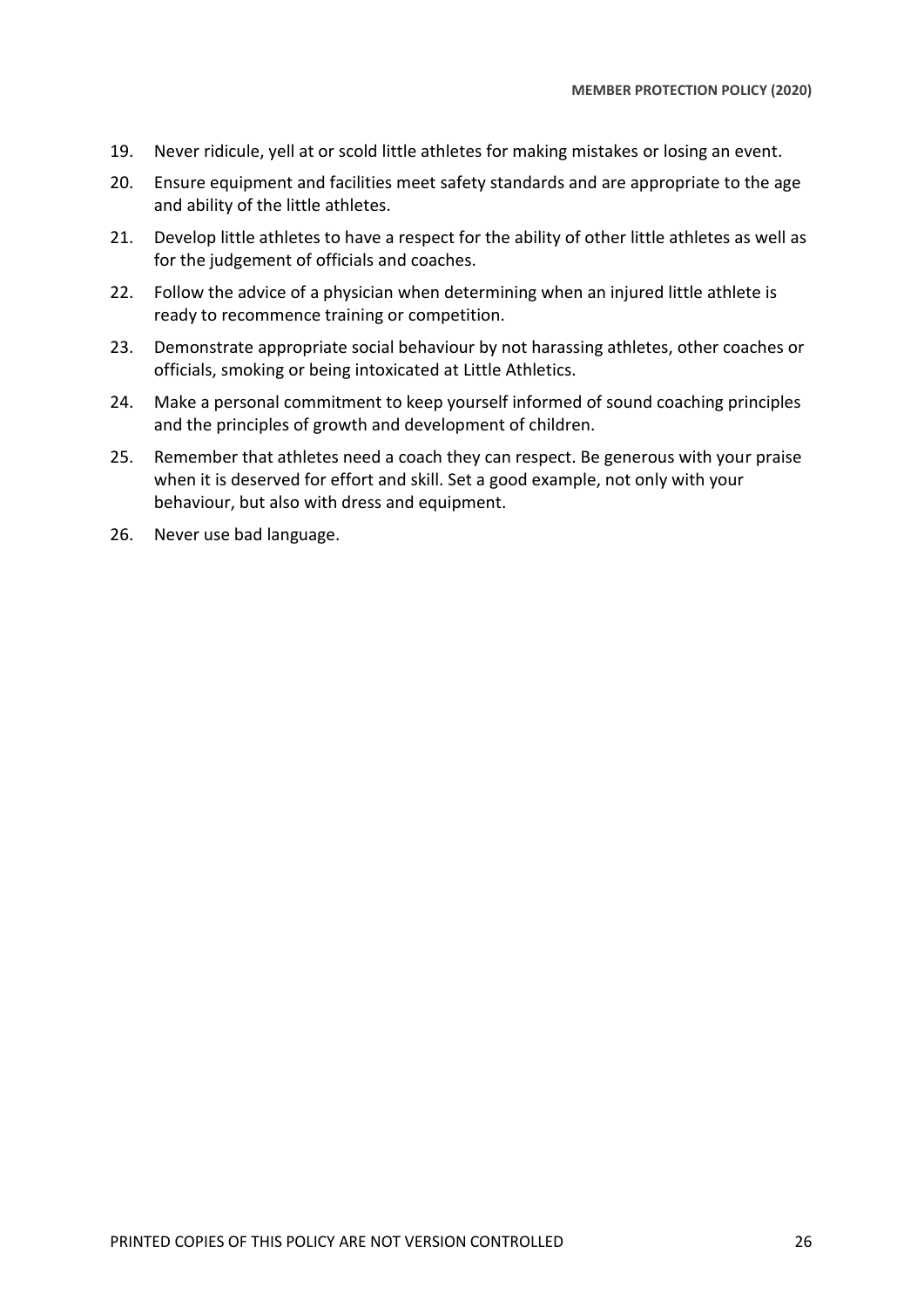#### **Little Athlete Code Of Conduct**

In addition to Athletics West General Code of Conduct, you must meet the following requirements with regard to your conduct during any activity held by or under the auspices of Athletics West, Member Centres or Clubs in your role as a little athlete:

- 1. Respect the rights, dignity and worth of fellow little athletes, coaches, officials and spectators.
- 2. Refrain from conduct that could be regarded as sexual harassment, discrimination, bullying or victimisation.
- 3. Respect the talent, potential and development of fellow little athletes and competitors.
- 4. Participate fairly and safely.
- 5. Be frank and honest with your coach concerning illness and injury and your ability to fully train and compete.
- 6. Conduct yourself in a responsible manner relating to language, temper and punctuality.
- 7. Abide by the rules and respect the decision of the officials. Be courteous and use the correct process when seeking a rule clarification.
- 8. Be honest in your attitude and preparation to training.
- 9. Co-operate with coaches and officials in relation to programs that adequately prepare you for competition.
- 10. Do not engage in practices that affect sporting performance (alcohol, tobacco and drug use).
- 11. Applaud all good performances, by your opponents.
- 12. Respect and acknowledge the contribution of those who create the opportunity for you to compete (e.g. coaches, timekeepers, administrators and officials). [17]
- 13. Participate in Little Athletics for the "fun of it" and not just to please parents and coaches.
- 14. Compete according to the rules.
- 15. Any approach to an official should be in a courteous manner. Never argue with an Official.
- 16. Control your temper. Verbal abuse of officials or other athletes, deliberately distracting or provoking another athlete is not acceptable, nor permitted in our sport.
- 17. Never use bad language.
- 18. Be a good sport. Acknowledge all good results, whether they be by little athletes at your Centre/Club, or another Centre/Club.
- 19. Any form of cheating is unacceptable.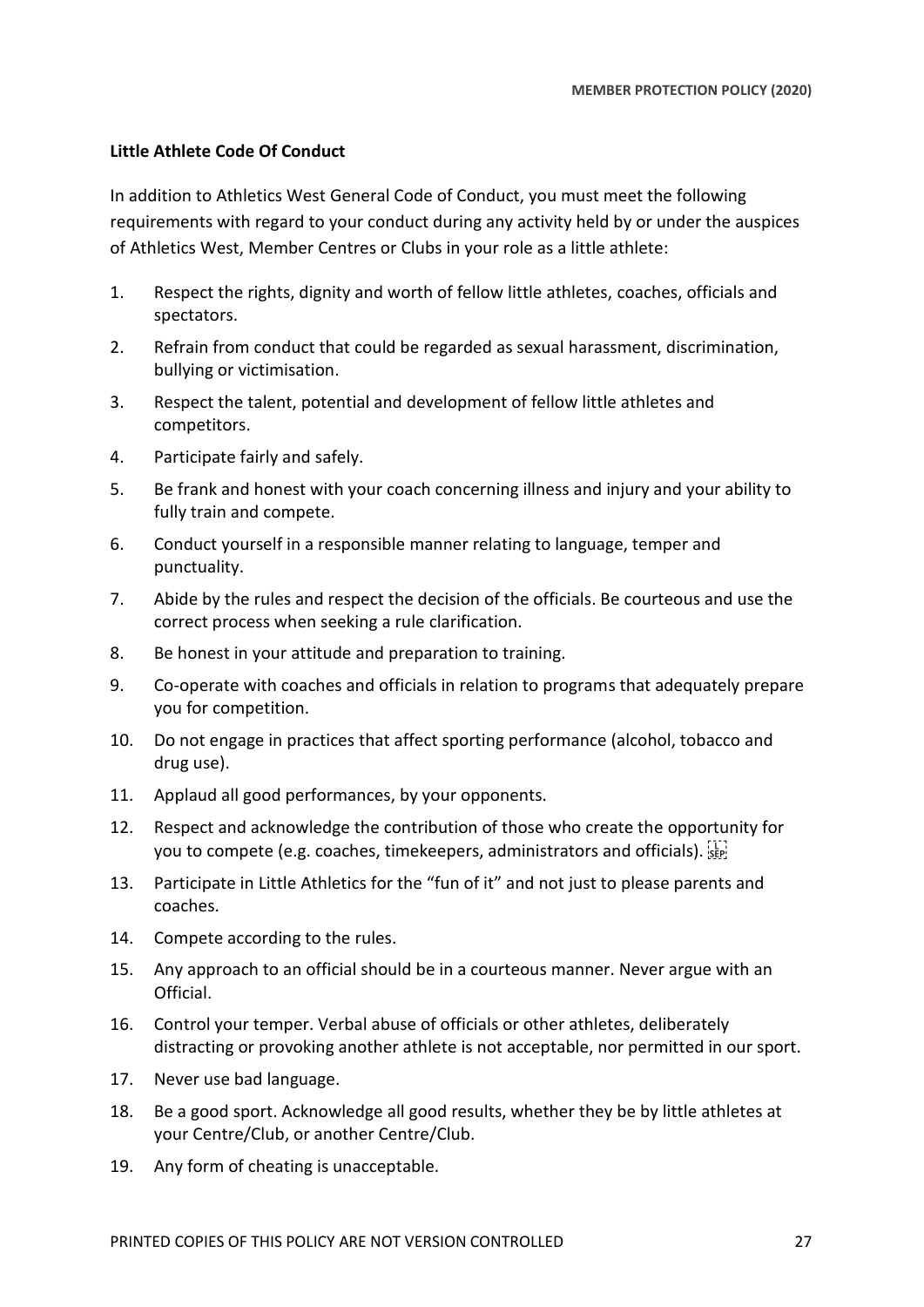- 20. Work equally hard for yourself and/or your Centre/Club as both will benefit.
- 21. Treat all athletes as you would like to be treated. Do not interfere with, bully or take unfair advantage of another athlete.
- 22. Co-operate with your coach, club mates and other athletes. Without them there would be no competition.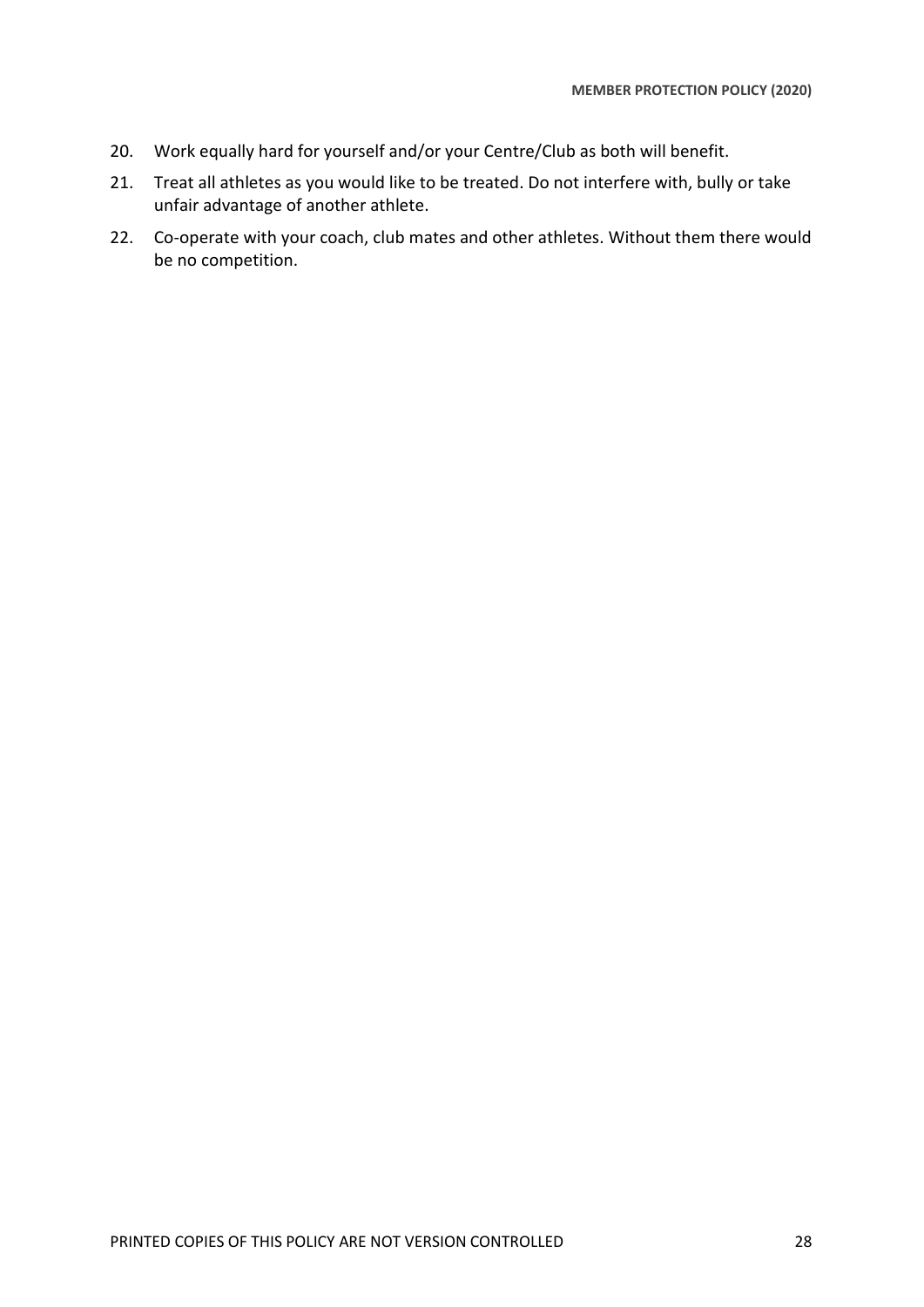## **Officials Code Of Conduct**

In addition to Athletics West General Code of Conduct, you must meet the following requirements with regard to your conduct during any activity held by or under the auspices of Athletics West, Member Centres or Clubs in your role as an official:

- 1. Officiate according to the rules and where subjective judgement is necessary decide on the basis of what is fair to all athletes.
- 2. Treat all little athletes, coaches, administrators, parents and other officials with respect.
- 3. Place the safety and welfare of the little athletes above all else, including by:
	- a. Ensuring the competition track/enclosure and its surrounds are compliant with the rules.
	- b. Taking appropriate action to manage dangerous situations.
- 4. Maintain a high standard of personal conduct at all times.
- 5. Be a positive role model through conduct and personal appearance projecting a favourable image of Little Athletics and officiating at all times.
- 6. Refrain from conduct which could be regarded as sexual harassment, discrimination, bullying or victimisation.
- 7. Be courteous, respectful and open to discussion and interaction with other Little Athletics participants.
- 8. Maintain or improve your current performance level and seek continual improvement.
- 9. Be honest and do not allow your qualifications/accreditation to be misrepresented.
- 10. Be consistent, objective and courteous in calling all infractions.
- 11. Commend honest effort not just performance excellence.
- 12. Condemn unsporting behaviour and promote respect for all opponents.
- 13. Use common sense to ensure that the Spirit of the Sport is not lost by over officiating.
- 14. Ensure equipment and facilities meet safety standards and are appropriate to the age and ability of the athletes.
- 15. Encourage the principles of participation for fun and enjoyment.
- 16. Co-operate with other officials to discourage improper conduct by spectators.
- 17. Make a personal commitment to keep yourself informed of sound officiating principles and rule changes.
- 18. Ensure that your behaviour is consistent with the principles of good sporting behaviour. Actions speak louder than words.
- 19. Never use bad language.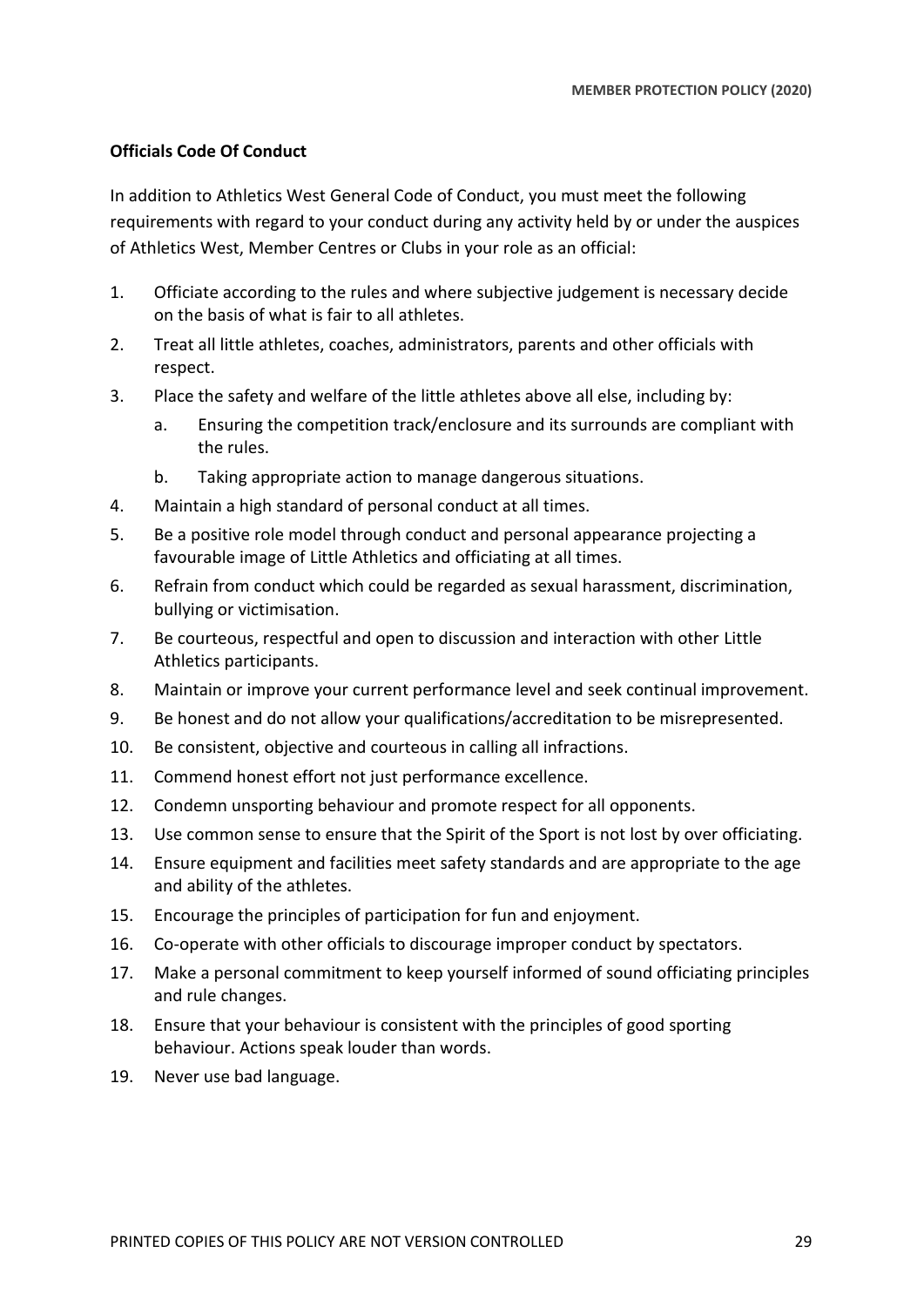## **Parent/ Guardian Code Of Conduct**

In addition to Athletics West General Code of Conduct, you must meet the following requirements with regard to your conduct during any activity held by or under the auspices of Athletics West, Member Centres or Clubs in your role as a parent/guardian:

- 1. Encourage your child to participate but do not force them. Remember children are involved in Little Athletics for their enjoyment, not yours.
- 2. Focus upon your child's efforts and performance rather than the overall outcome of the event. This assists your child in setting realistic goals related to his/ her ability by reducing the emphasis on winning.
- 3. Teach your child that an honest effort is as important as winning, so that the result of each event is accepted without undue disappointment.
- 4. Encourage your child to always participate according to the rules.
- 5. Be a model of good sports conduct for children to copy. Applaud good performances and effort by all little athletes.
- 6. Never ridicule, yell at or scold a little athlete for making a mistake or losing.
- 7. Never use bad language.
- 8. If you disagree with an official or coach raise the issue through the appropriate channels rather than question their judgement and honesty in public.
- 9. Refrain from conduct which could be regarded as sexual harassment, discrimination, bullying or victimisation.
- 10. Recognise and respect the value and importance of volunteer administrators, coaches and officials. They give up their time and resources to provide recreational activities for little athletes and deserve your support.
- 11. Be courteous in communication with administrators, coaches, little athletes and officials. Teach your child to do the same.
- 12. Support the use of age appropriate development activities and modified rules.
- 13. Turn defeat into victory by encouraging your child to work towards skill improvement, good sportsmanship and attaining personal best performances.